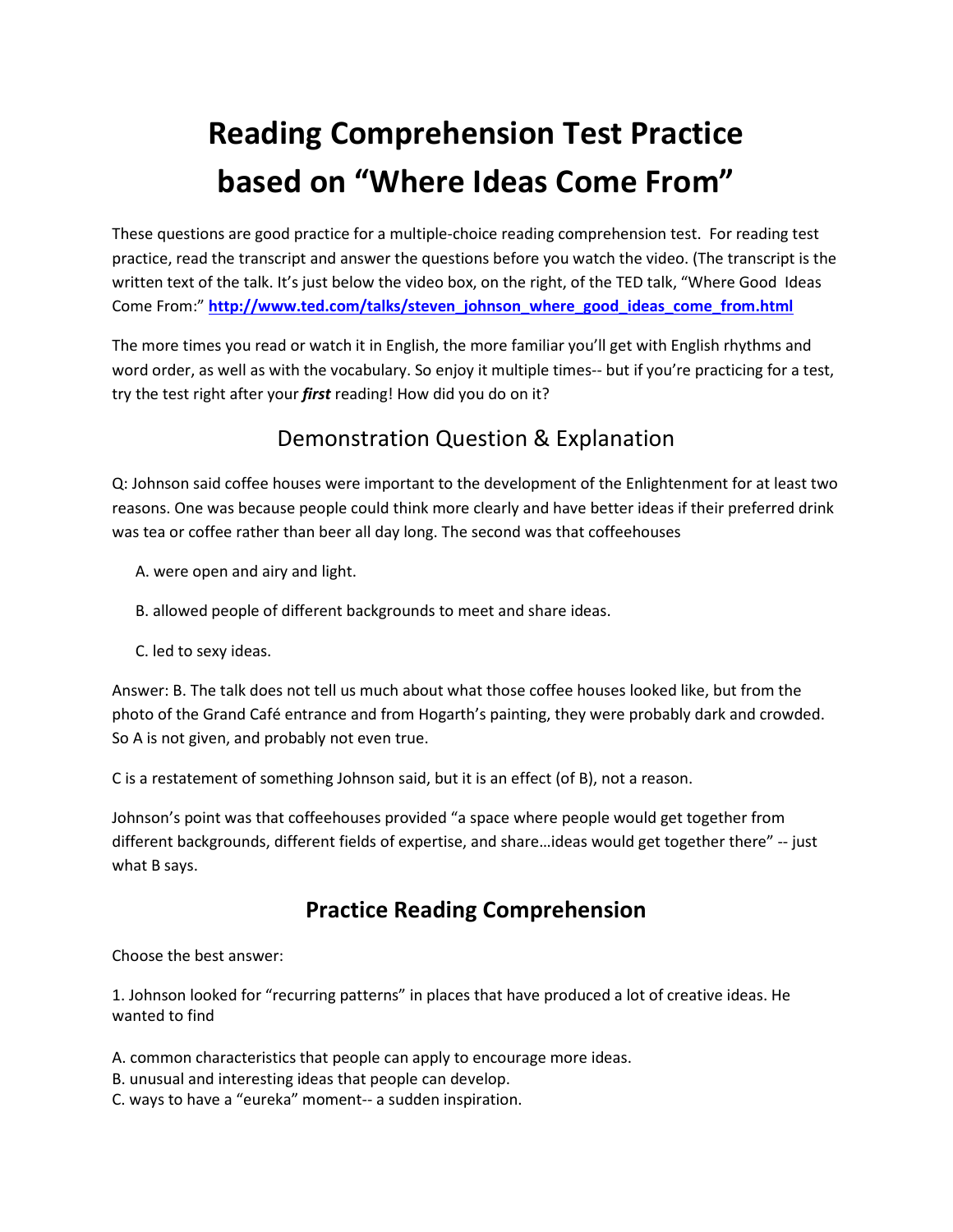2. Johnson argued that the best metaphor or illustration of a new idea is not a "light bulb moment" but

A. neurons firing in a person's brain

- B. a rainforest full of life
- C. a network of new connections
- D, the world wide web

3. Johnson suggested a baby incubator made from auto parts as a good example of creative innovation. Why did they use auto parts?

- A. as a symbol for power and high value
- B. because they were commonly available and could be maintained
- C. because they could be hidden inside so the incubator would not appear any different

4. Johnson said his purpose in telling the incubator story was to suggest that breakthroughs—ideas that allow completely new approaches to problems--

- A. are worth \$40,000 or more.
- B. come from new, state-of-the-art technology
- C. often come from Toyota and other innovative companies.
- D. are often just a new combination of currently available ideas and information.
- 5. Why should an office look more like a coffee shop or Hogarth's tavern?
- A. It's a chaotic environment where people can bump into each other.
- B. It's exciting and more fun than a quiet office.
- C. Different kinds of people can share ideas and experiences there.
- 6. Johnson told a story about Darwin to show that
- A. people don't always remember how their ideas originated.
- B. ideas can require a long time to fully develop.
- C. both A and B are true.

7. American scientists watching Sputnik had ideas that eventually led to developing GPS devices (which use satellite signals to give locations.) Put these actions of the American scientists in order:

- a. They developed GPS (Global Positioning System.)
- b. They figured out a way to track Sputnik's course.
- c. They listened for signals from Sputnik.
- d. GPS devices help people find locations of coffee shops and other places they want to go.
- e. They decided to make a tape recording of Sputnik signals.
- f. Their boss asked them to find locations of American nuclear submarines in the oceans.
- A. b, c, e, a, f, d. B. c, e, b, f, a, d. C. e, c, b, a, f, d.